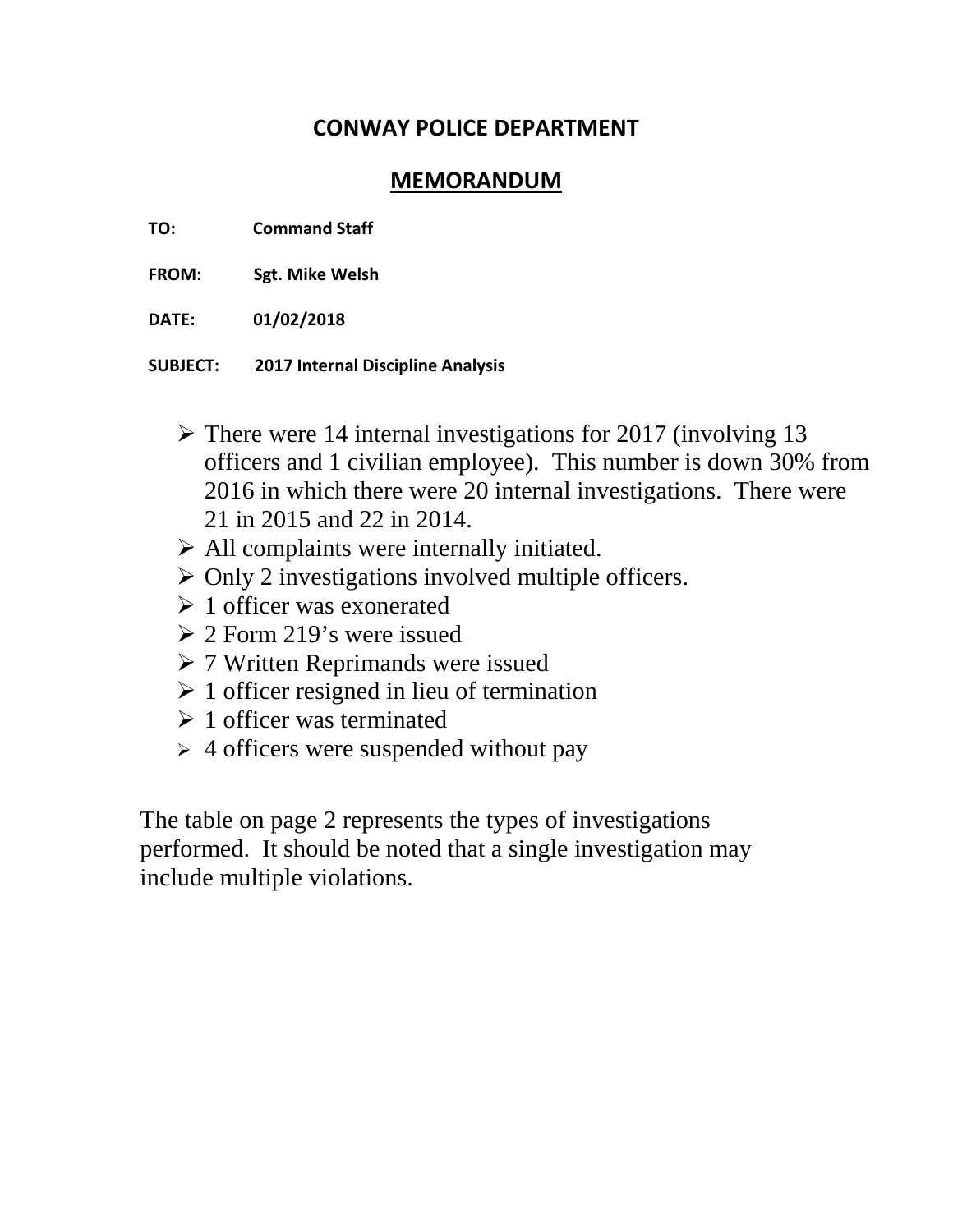## *Type of Investigations*

| <b>Unsatisfactory Performance</b>   |                |
|-------------------------------------|----------------|
| Sworn                               | 4              |
| Non-Sworn                           | 0              |
| <b>Conduct Unbecoming</b>           |                |
| Sworn                               | $\overline{2}$ |
| Non-Sworn                           | 0              |
| <b>Use of Force</b>                 |                |
| Sworn                               | 0              |
| Non-Sworn                           | 0              |
| <b>At Fault Accident</b>            |                |
| Sworn                               | 6              |
| Non-Sworn                           | $\overline{1}$ |
| <b>Pursuit Violation</b>            |                |
| Sworn                               | 1              |
| Non-Sworn                           | 0              |
| <b>Property / Evidence Control</b>  |                |
| Sworn                               | 3              |
| Non-Sworn                           | 0              |
| <b>Insubordination</b>              |                |
| Sworn                               | $\mathbf{1}$   |
| Non-Sworn                           | 0              |
| <b>Respect for Fellow Employees</b> |                |
| Sworn                               | $\mathbf{1}$   |
| Non-Sworn                           | 0              |
| <b>Truthfulness</b>                 |                |
| Sworn                               | $\overline{1}$ |
| Non-Sworn                           | 0              |
| <b>Total Violations</b>             | 20             |
|                                     |                |

## **Summary**

Consistent with the drop in the number of investigations, the number of violations investigated also dropped (17%) from 24 to 20. There was an increase in the number of suspension hours from 2016 (102 hours) to 2017 (126 hours). These hours were divided